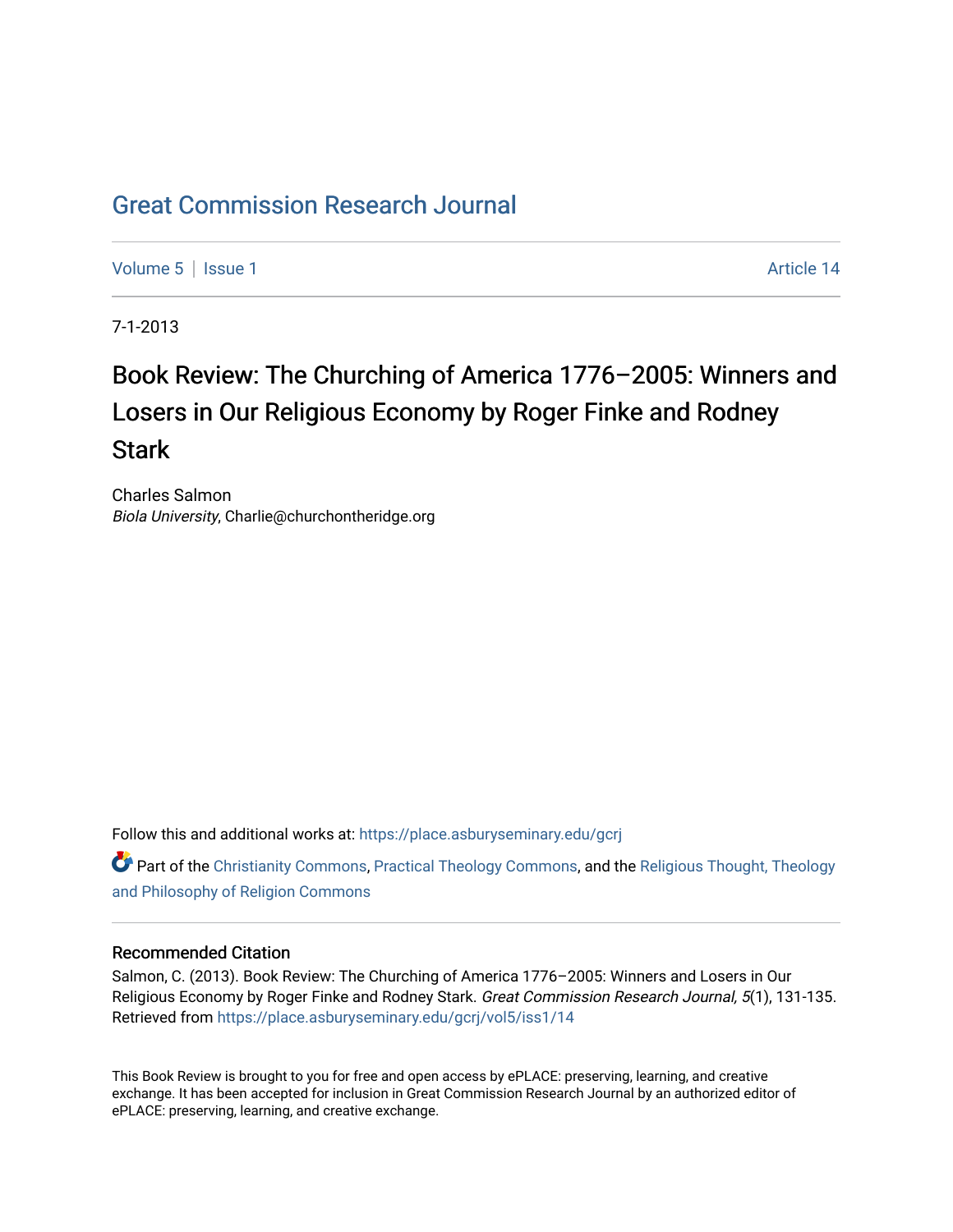#### Along with lay ministries and small groups, Hunter calls for a recovery of Salmon: Book Review: The Churching of America 1776–2005: Winners and Lose

missional Christianity. Hunter believes, "[E]arly Methodism was an extravagant expression of missional Christianity" (17). According to Hunter, "John Wesley redefined Christianity's main business. He taught Methodist leaders, 'You have nothing to do but save souls'" (18). Leaders of a contagious Methodist movement will have the same apostolic urgency. Early Methodists not only saw themselves as "an ecclesia—the called out people of God," but also "an apostolate—the sent out people of God" (18). It is the aspect of being sent out that particularly separates a movement from an institution.

Hunter offers helpful points, particularly for leaders of movements, regarding communication. First, he suggests "effective movements communicate their message and mission in distinctive ways" (33). Second, "[E]ffective movement leaders keep the vision, and its supporting narrative, ever before the movement's people" (33). Third, "[T]o some degree, an effective movement's leaders are embodiments of the movement's message and purpose" (34). Finally, "[C]redible movement leaders define the people's identity" (34). Today, Methodist leaders play a key role in helping Methodism regain its missional identity. Dr. George Hunter's book is helpful in bringing clarity to what Methodists must focus on so their future will be greater than their past.

Finke, Roger and Rodney Stark. The Churching of America 1776–2005: Winners and Losers in Our Religious Economy. New Brunswick, NJ: Rutgers University Press, 2006, 283 pp. \$26.95.

Reviewed by Charles Salmon. Salmon is lead pastor of a church plant in Snoqualmie, WA (Church on the Ridge), which started in 2004 with 19 members and today has over 1200. He has a B.A. from Northwest University, an M.A. Re from SWBTS, and is working on a D.Min at Biola University's Talbot School of Theology. Email: Charlie@churchontheridge.org

*The Churching of America 1776–2005: Winners and Losers in Our Religious Economy* takes an interesting approach to church growth in the USA and Canada over a 229 year period. This unique concept comes from the marketplace and not from the typical anecdotal church growth mode. Finke and Stark show relentless research and dogmatic consistency throughout the work. They go to great lengths to demonstrate how and why American churches succeeded and failed through this time frame.

Finke holds a Ph.D. in sociology and is a university professor who has authored numerous articles and works on the "science" of religion. Stark also **131**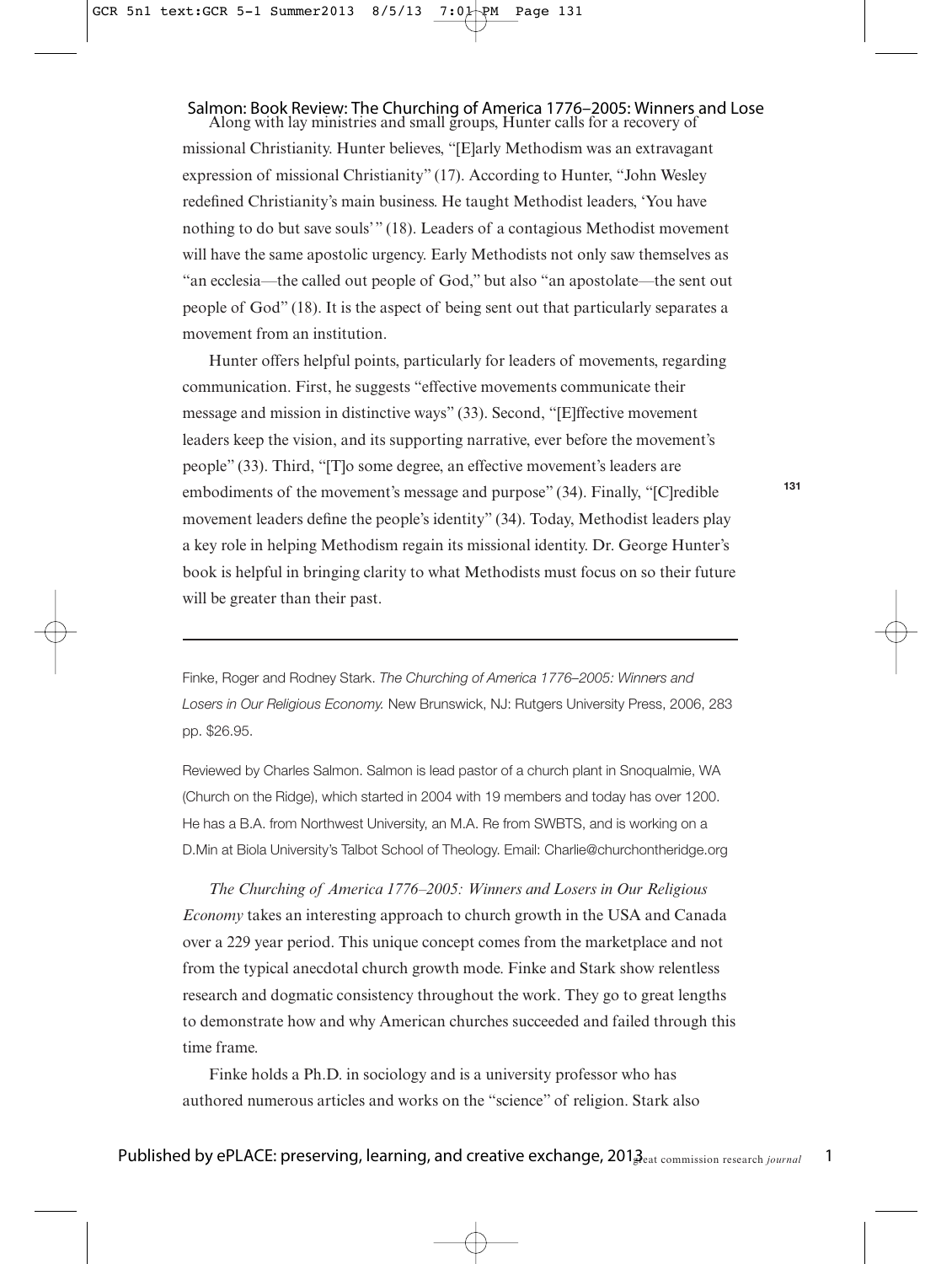holds a Ph.D. in sociology and has spent his life studying the "theory" of religion. His first book in 1966 began the long trail of his own spiritual journey of faith that has given the Christian world a wealth of help and perspective that is rarely accepted in conservative environments. However, each of them has the knowledge and skill set that offers rich insight for those open enough to receive it. Great Commission Research Journal, Vol. 5, Iss. 1 [2013], Art. 14

The general premise of the work is based on the free market economy that helped make America an economic powerhouse to the world. The basic question answered is: if the same economic principles were applied to American church history, what would the results look like? Why were there successful churches ("winners"), and why were there abysmal failures ("losers") in the church growth world of recent American history? Church historians usually have not taken a scientific approach to these questions, and their conclusion is skewed, according to Finke and Stark, by bias and outright prejudice against thriving sects. Their methodology gives a much different picture of religion in America than the common articles that have been based on fear and paranoia from a perceived apostasy taking place in our world.

With the use of charts, statistics, and facts from authenticated sources, a case is built that shows the rise and fall of significant American religious sects. Based on this data a clear declaration is made concerning the forces that cause rise and fall. Through their study, the mystery is removed regarding the presupposition of many social scientists that church growth is "the product of unusual social conditions and the changing demands of the people" (235), and they reveal a clear rationale of measurable, repeatable dynamics that any religious organization can document and replicate for sustained success.

From the opening chapter the authors make a bold statement, namely, that spirituality in America is not on the decline, as some assert, but has, in fact, been rising significantly since the American Revolution. The free market competition that is prevalent in our economic world plays a significant role in the church world; unfortunately, this has been discounted by church historians for decades. The true picture of church success is finally painted by clear indicators that do not mislead, and the deception of other historians is finally exposed.

The data led to a simple but profound conclusion. Any church, denomination, or religious organization that drifts or moves from the core principles and practices that facilitated growth in its inception will be replaced with another organization that maintains or revives those original standards. This fact is not unique to American churches but has been repeated consistently throughout the history of the church.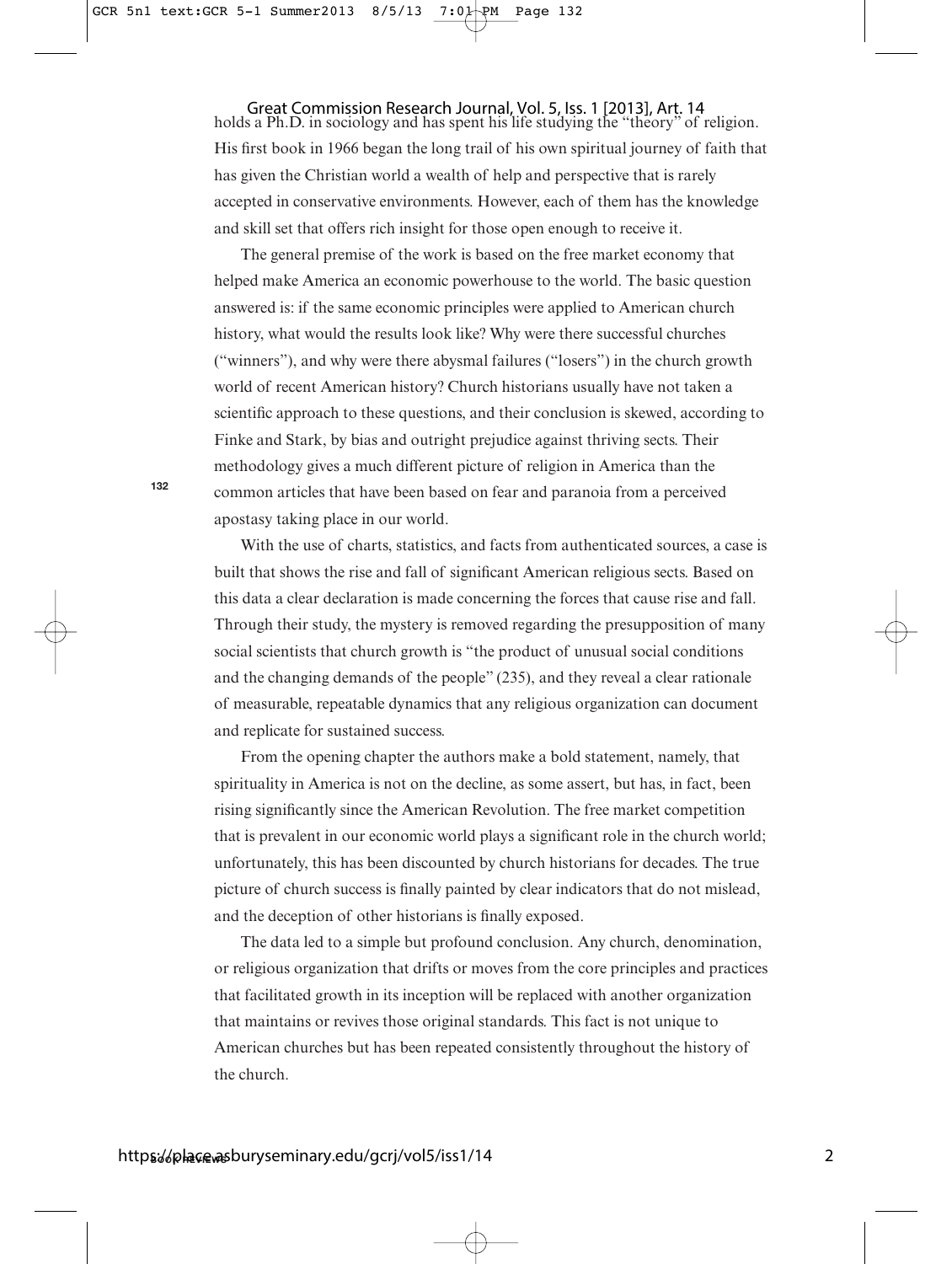## Salmon: Book Review: The Churching of America 1776–2005: Winners and Lose<br>This conclusion is crucial for any student of church growth. The mysticism of

growth is removed, and even the "hand of God" is seen at a more tenable level. Any group should be able to reproduce the growth of previous churches. This is true even if the church is not a Christian church or promotes ridiculous doctrine. The displayed "beliefs" are not nearly as crucial as practices and the group's integrity to those practices. Numerous examples of this were given throughout the study, from Mormonism to some abhorrent Pentecostal churches.

Looking deeper into the material, we discover that any church or religious organization that stops being unique in an attempt to fit in and reduce tension from the surrounding culture will "soon cease to grow and eventually begin to decline" (160). This data provides encouragement in that if the church does not allow drift or secular voices to pull it toward something less than what Jesus meant it to be, it will be successful. In fact Jesus said in Matthew 16:18 about His church: "I will build my Church, and the gates of hell shall not prevail against it" (KJV). For a long time it has appeared that the church has been prevailed against and that it could not grow in the darkness of our current age. The authors show clearly that the reason for church growth is not so much about the work of darkness or light but about the work of people who are growing or diminishing the church.

In Finke and Stark's minds, there is no question that with appropriate leadership any church can grow. The last pages of chapter three record the uncomplicated seven-part formula for church growth found in early Methodism: 1) style of preaching, 2) self-sacrificing spirit in ministry, 3) system of free churches, 4) frequent revivals, 5) lay effort, 6) missionary spirit, and 7) doctrine of sanctification (113-116). Their attitude illustrates that when this process is used, it fosters healthy church development. They also show that these seven dynamics are not insurmountable for the average church. The inference is strong; lost people remain lost as churches continue to repeat the mistakes of the past and fail to implement the timeless principles listed to reach them.

Another significant element that was discovered by the authors regarding church growth is a passionate commitment to high standards of membership (248). The losing churches begin to relax the cost of inclusion and thereby cheapen the commodity of belonging. This, in turn, causes decline. The one caveat to this economic supply and demand norm is that when the membership standards become too restrictive, they close themselves off from any opportunities for growth (347). An appropriate balance exists between too few and too many demands an organization can make on its members. Those demands must change over the life of the organization to adapt to the environment that is changing around it. When

**133**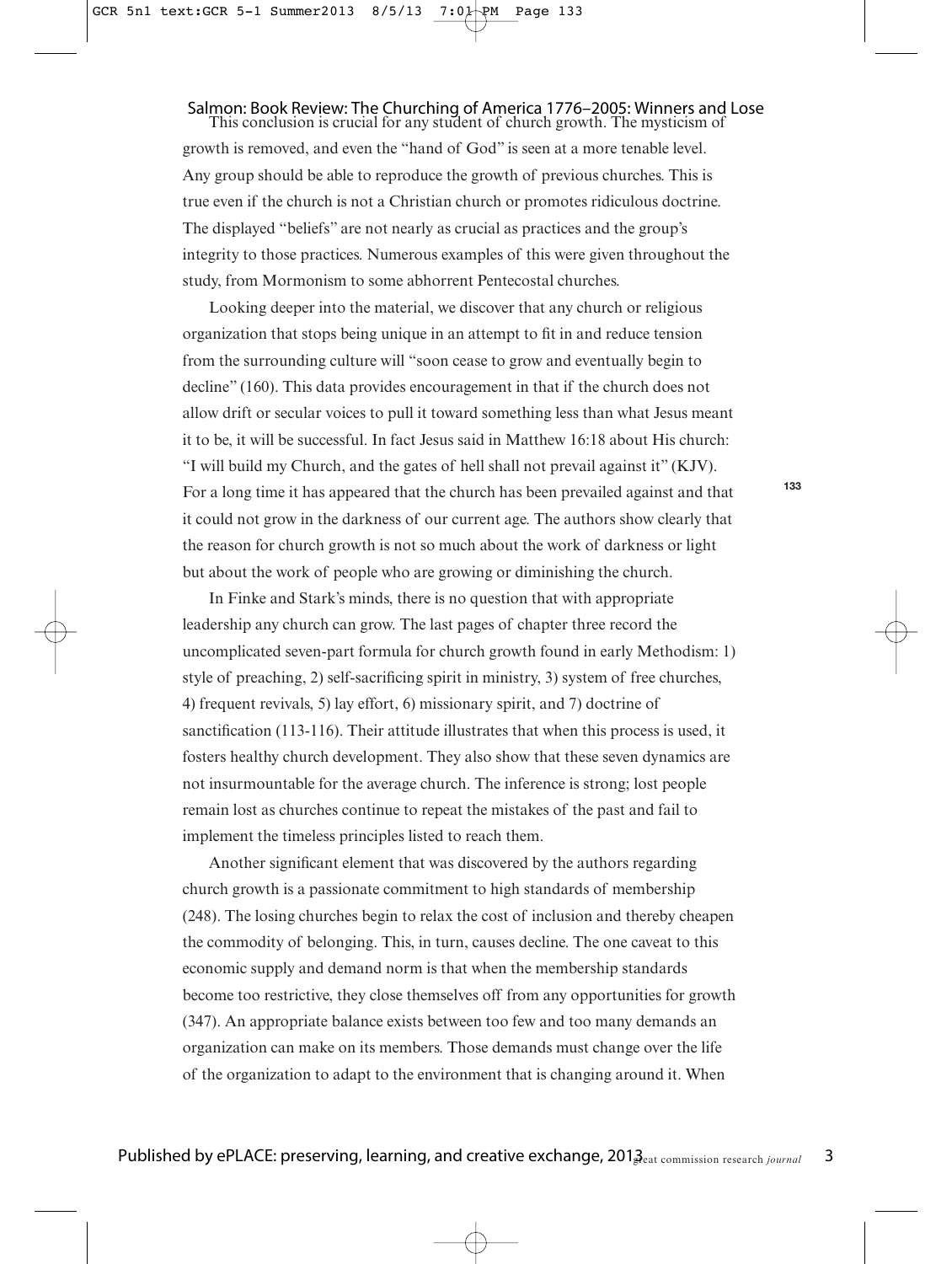this happens effectively and does not compromise core values, the organization thereby retains consistent growth. Great Commission Research Journal, Vol. 5, Iss. 1 [2013], Art. 14

From this perspective, it is almost humorous to think about the decline of mainline churches that I have served; they have failed this rudimentary standard. They hang on to what was done in the past by not discerning that letting go of the past is not the same as hanging on to who they were in the past and innovating today for current and future generations. This is simplistic and yet is incredibly overwhelming or impossible to implement in many churches, as shown by this reading of American church history.

Charles Finney is quoted in the material, and what he says smacks in the face the excuses abundantly heard by pastors as they commiserate about the lack of growth in their churches. They may hope and sometimes pray that God will send revival; however, this great revivalist of American history declared, "A revival is not a miracle . . . It is a purely philosophical result of the right use of the constituted means" (90). No amount of crying and whining can change the truth of his statement, and it is confirmed by the two hundred plus years of research shown in this material.

The weaknesses of the book come from the lack of comprehensive data in the entire church continuum. Many sect/denominations are left out or ignored, and they may overlook some crucial data that would help or even discount their conclusions. Assuming that space and time were the limitations for the lack of comprehensive reporting, it might have been better to have left the cults out of the study and to have focused on a wider range of biblically pure churches. Though it shows that any organization with the right principles will grow, committed Christ followers would be more amenable to the material if the cults had been left out and possibly their sect had been included. However, the book gave me increased impetus to follow time-tested principles and reach those whom the church has failed to capture by God's grace through negligent practices. If cults can grow and retain members, then we in the church of Jesus Christ with the power of the Holy Spirit ought to be able to apply the economic principles of growth and see greater results.

An untoward agenda that was guiding the research or conclusive material was not apparent. The exception could be the harsh language used of current and past church historians who, in their mind, had done shoddy work and used plagiaristic methods of documentation. To soften the tone, however, would soften the impact on the readers and lessen their gleaning from this perspective on American church growth history. The defining moment for me came in the final chapter's first paragraph, quoting Ecclesiastes 1:11. Solomon is reminding us that